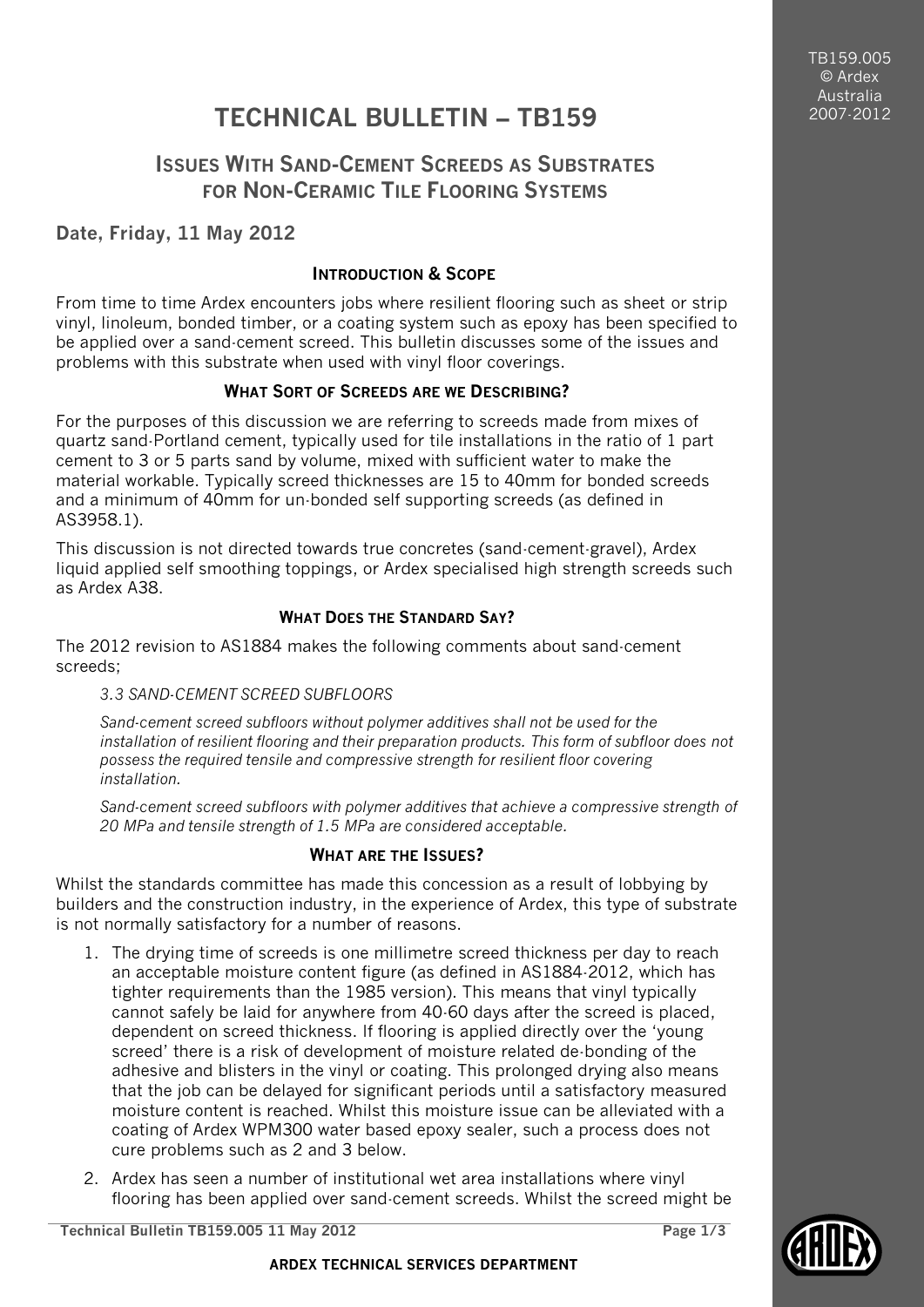initially 'rock solid', the point loading of wheel chairs, commode chairs and trolleys, and also the shearing forces these devices create when turning eventually causes the screed to break down and fail. The vinyl then breaks away from the weakened surface, taking the top layer with it.

Ardex has also inspected installations where epoxy coatings have lifted the top off the 'screed' in sheets as a result of drying tension, and also where bonded timber has torn chunks out of the screed when it has moved after being subjected to moisture change related movements.

Whilst concrete typically has compressive strengths from 20MPa upwards (minimum required), sand cement screeds are commonly in the range 1 to 5MPa so are not very strong. To some extent low strength can be ameliorated by the use of additives such as Ardex Abacrete or Ardex WPM405 to the gauge water, but this still does not increase the strength to that of sound concrete, or get around slow drying and cure. To achieve even 10MPa is not easy with sandcement, and to have a hardness of 20MPa or tensile of 1.5MPa requires correct densification and good compaction, which is rare in the Australian building environment.

The low strengths usually seen are not as problematic where a hard floor covering such as ceramic tiles are installed, but when a thin soft covering such as vinyl or low thickness epoxy coating is used, loads are applied more directly to the screed itself.

- 3. Sand-cement screeds suffer from great variability in properties including sandcement ratios, quality of mixing and degree of aeration, degree of compaction, and amount of gauge water used. These variability issues make sand-cement screeds unsuitable for direct application of thin floorcoverings where a consistent and sound substrate is required.
- 4. Sand-cement screeds often do not provide a sufficiently flat-smooth surface for vinyl where even small irregularities can show through. The required flatness and smoothness defined in AS1884-2012 are:

#### *3.1.1.4 Surface quality*

*The surface of a concrete subfloor shall be thoroughly checked for the following: (a) Planeness When a straightedge 2000 mm long is placed at rest at two points 2000 mm apart on the surface, no part of the surface shall be more than 4 mm below the straightedge.*

*(b) Smoothness When a straightedge 150 mm long is placed at any position at rest at two points on the surface, no part of the surface shall be more than 1mm below the straightedge.*

*(c) Soundness The surface shall be without cracks, crazing, dusting, rain damage, spalling, efflorescence or blistering.*

Sand-cement screeds would require high levels of preparation to achieve these figures, however the required compaction to create the strength needed would also assist in the flatness and smoothness.

**It should also be noted standard sand-cement screeds are not suitable substrates for Ardex Liquid Smoothing Cements to be applied over, and Ardex reserves the right not to make recommendations for, or warrant its flooring products where sand-cement screeds have been installed as the base.**

#### **WHAT IS THE SOLUTION?**

#### *Thinner layers 3-12mm*

The recommended Ardex smoothing systems for the installation of resilient flooring, timber or coatings are based around a smoothing cement applied over the rough concrete substrate. The smoothing cements provide a smoother, flatter, harder, stronger and more homogenous surface. More critically the smoothing cements cure in



**Technical Bulletin TB159.005 11 May 2012 Page 2/3**